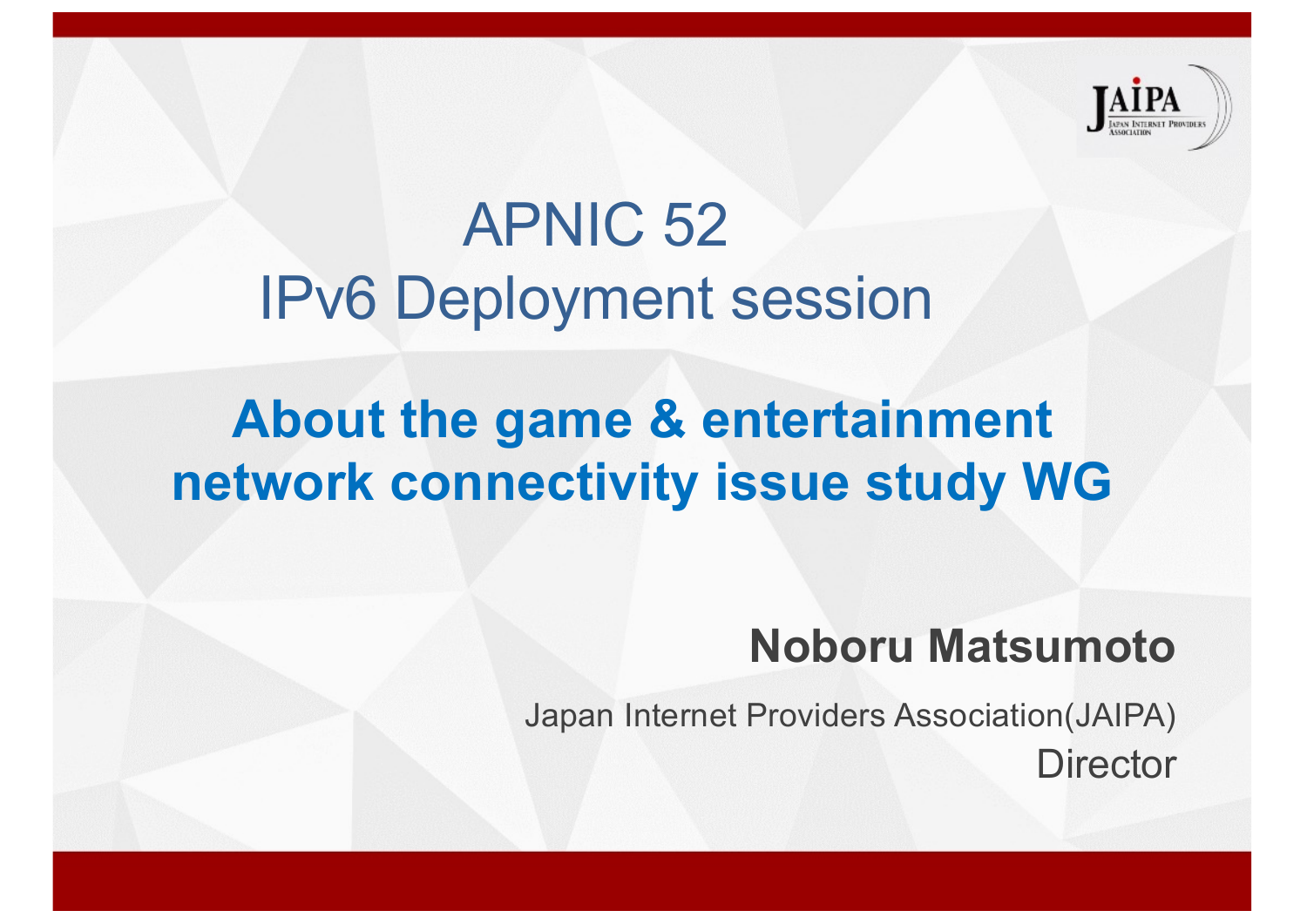### **Introduce Noboru**





#### Noboru Matsumoto

Japan Internet Providers Association (JAIPA) Director

Matsumoto has more than 35 years of experience in the ICT industry and has been involved in the business of proposing various solutions necessary for mobile networks to mobile operators for more than 20 years. He is the Director of JAIPA and was also instrumental in launching the Games and Entertainment Network Connectivity Issues study WG.

#### Noboru Matsumoto is speaking at the following sessions

• IPv6 Deployment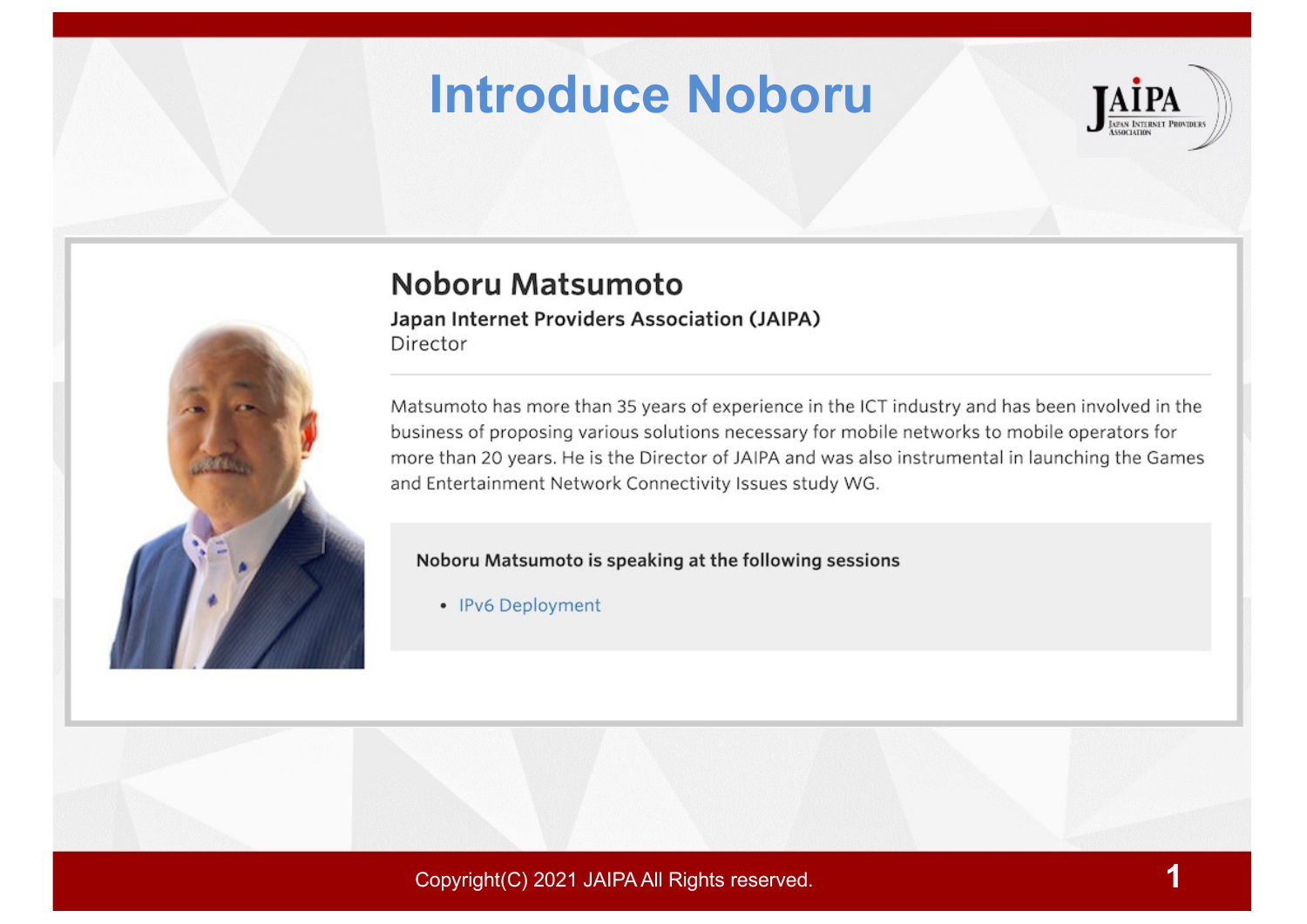### **Japan Internet Providers Association**

- Established 1999
- Head Office Tokyo.
- Members About 150 companies.
- Activities
	- $\checkmark$  Relationship between member ISP.
	- $\checkmark$  Relationship between national agencies and ISP.
	- $\checkmark$  Relationship between telecommunications carriers and other telecommunications-related associations.
	- $\checkmark$  Information exchanges and study sessions. Study sessions are laws, mobile businesses, cloud businesses, regional areas, etc.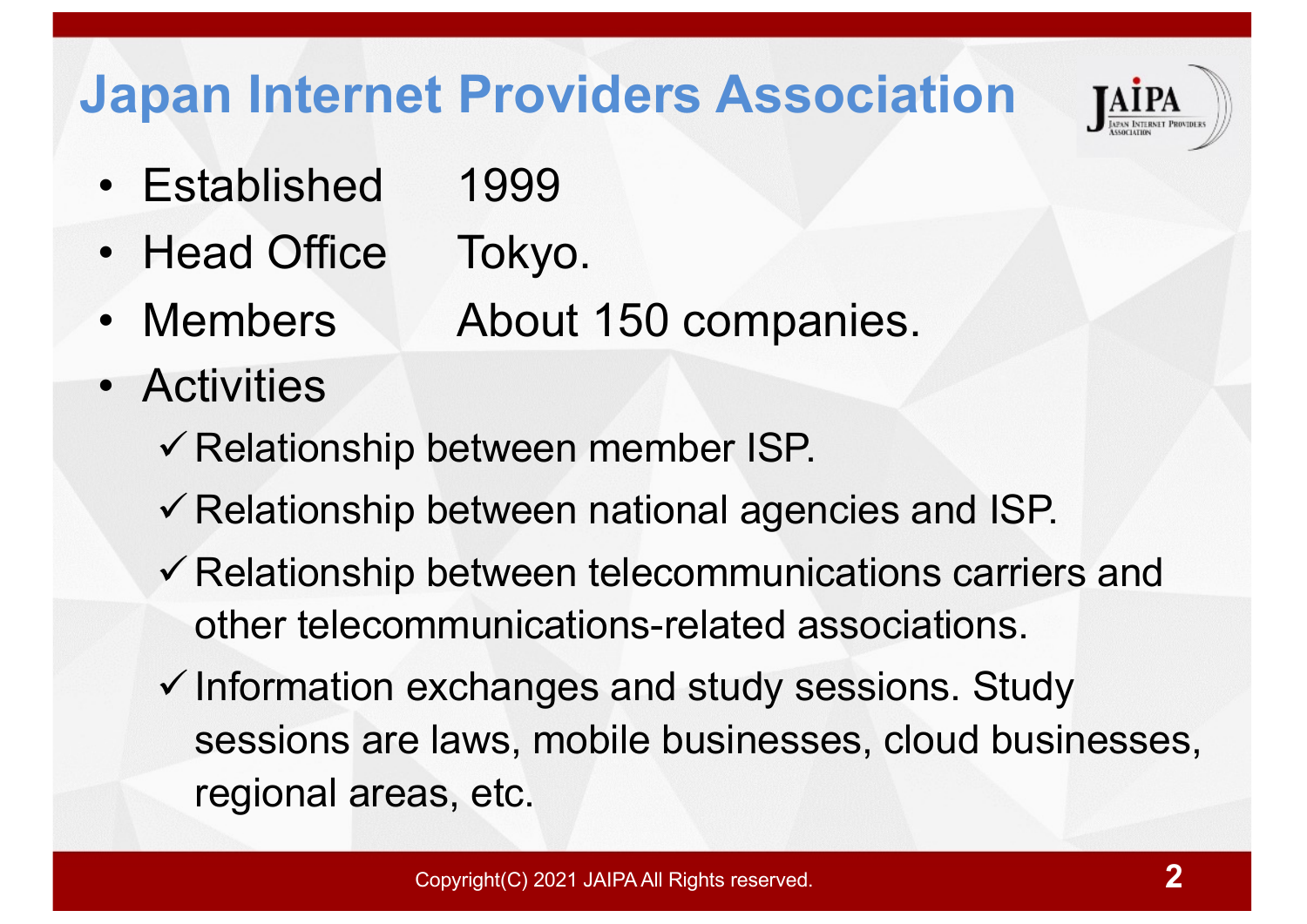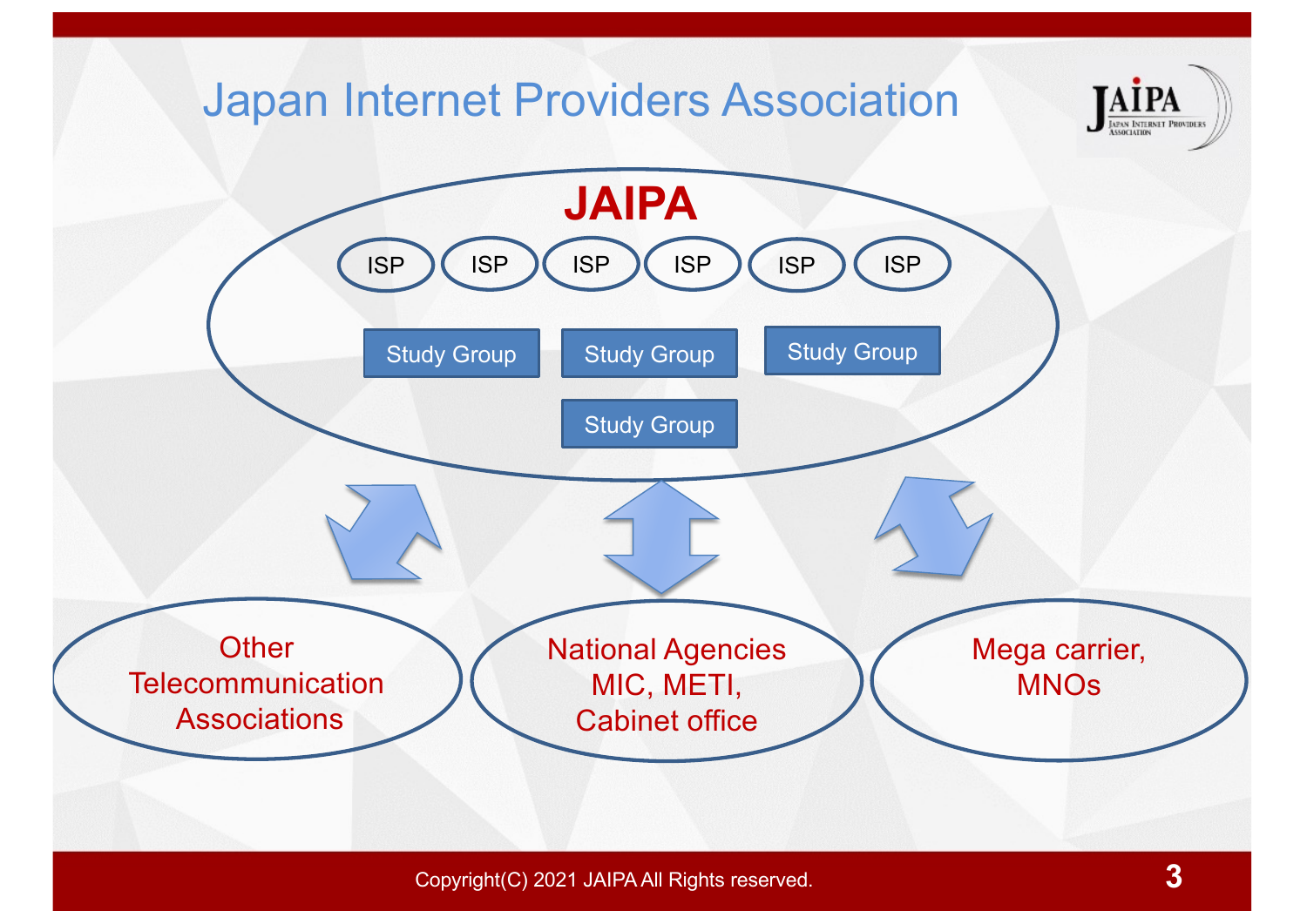### **Today's contents**



- The reason for establishing the work group.
- IPv6 deployment status in Japan.
- What is happening on online game network in Japan?
- What is happening on the stake holders?
- Our discussions.
- What to do in the future? (Our Goal)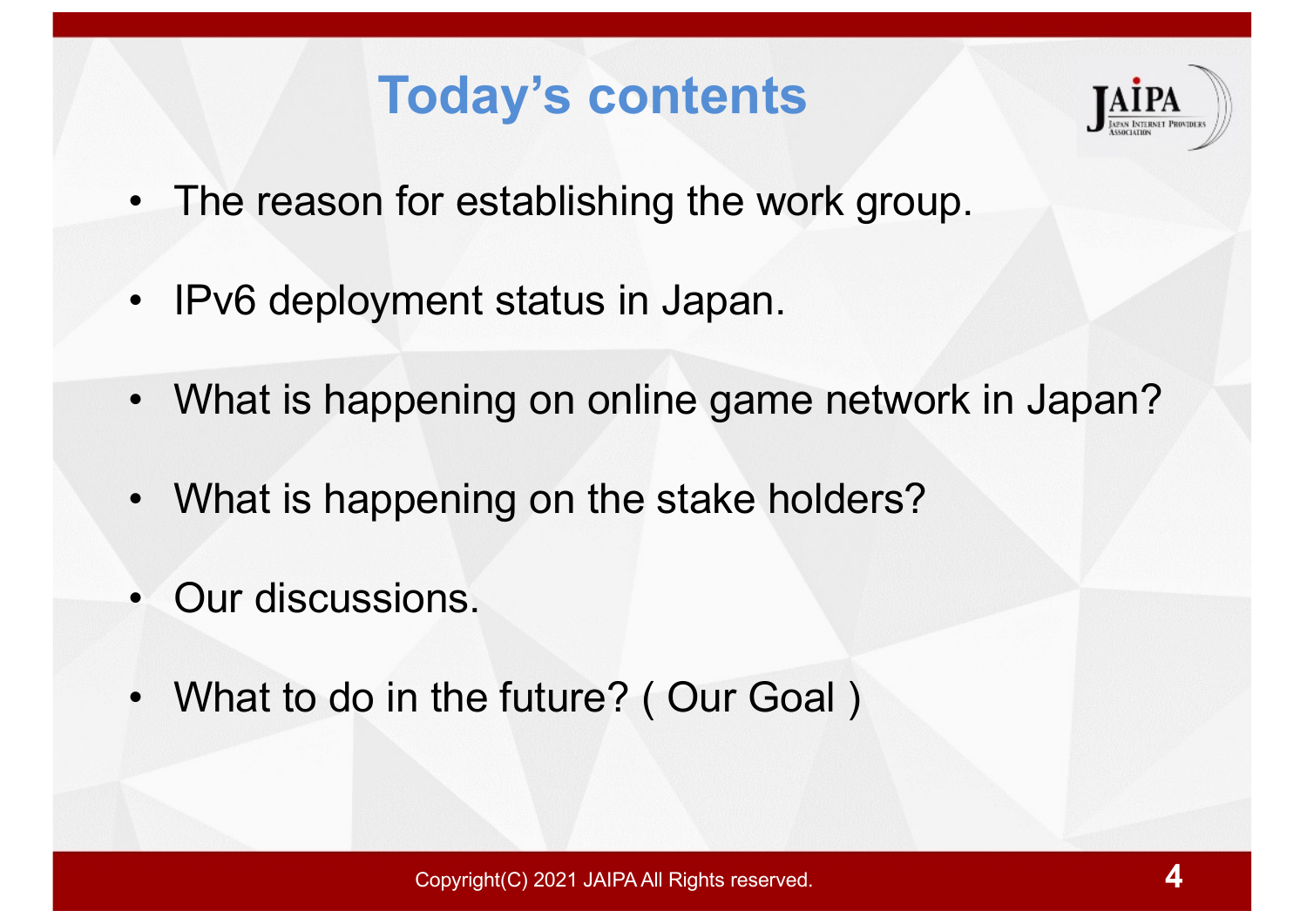# **Game & Entertainment Network Connectivity Issue Study WG**



#### **The reason for establishing the WG**





- $\checkmark$  "cannot play games", "frequently disconnect"
- $\checkmark$  difficult for the ISP operator to solve it company alone.

In 2018, to start discussions.

In August 2019 Officially started as JAIPA workgroup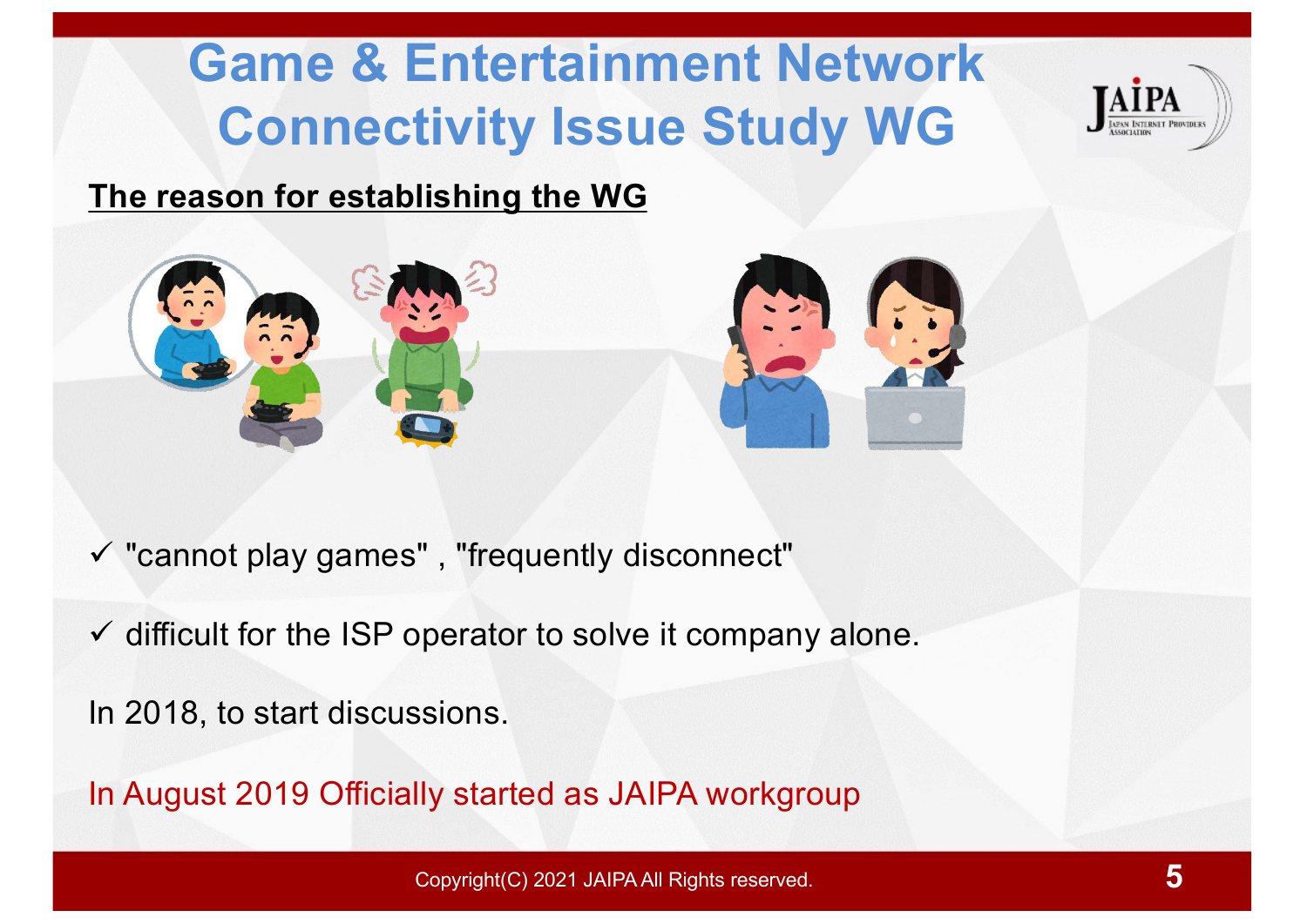# **Work Group Activity**



- WG was held in the conference room from 2019 to early 2020.
	- ( Picture Image.)
- WG was held online meeting since spring 2020 cause of Covid-19.
- Discussion and information exchange on online community.

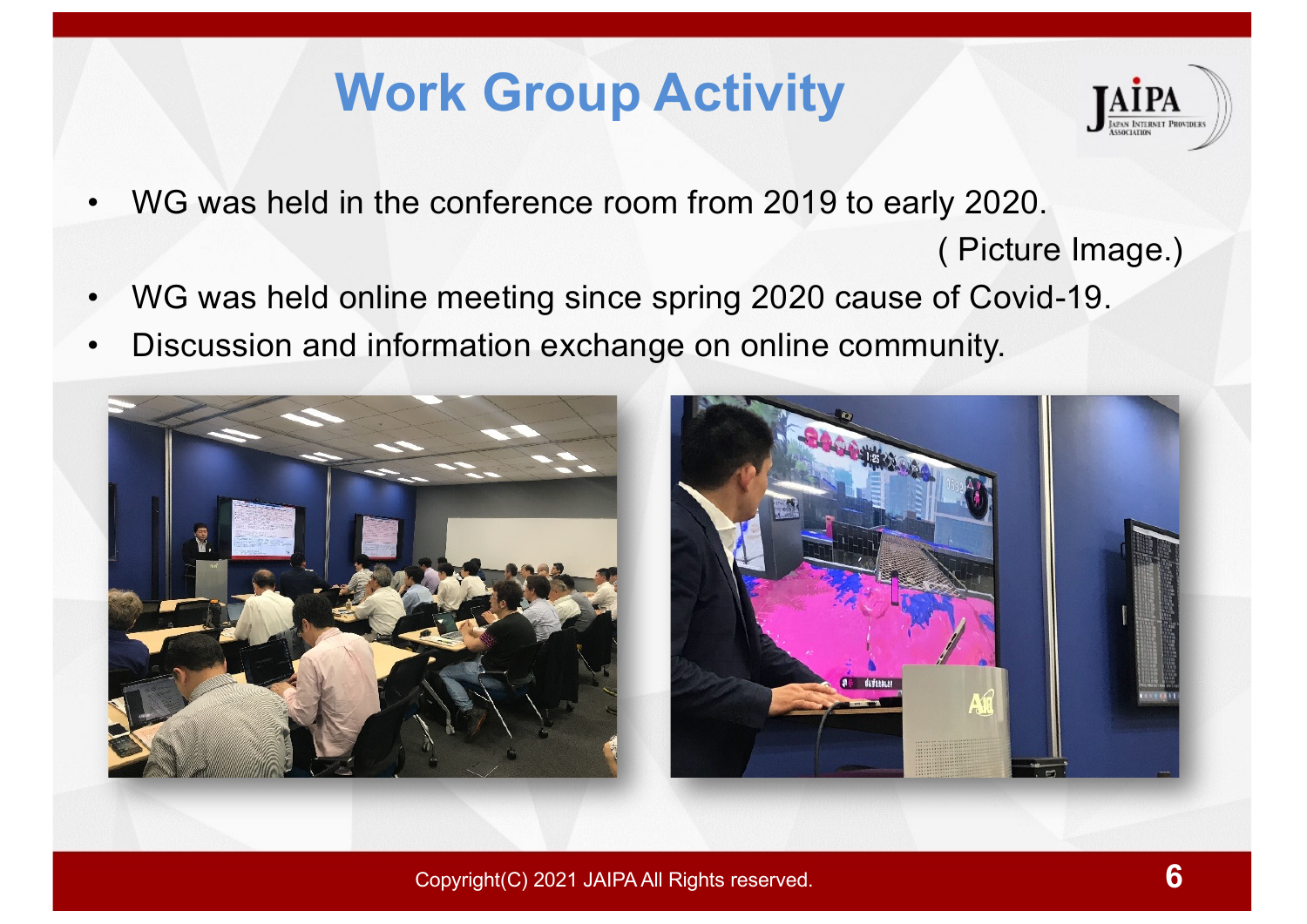### Workgroup members



#### **Game companies**

**Konami Digital Entertainment, Nintendo, Sony Interactive Entertainment, SEGA**

**etc.**

**NTT, BIGLOBE, IIJ, SOFTBANK, Internet Multi FEED, etc.** 

**ISP, Virtual Network Enabler, MNO, MVNO Network Operators**

**NEC Platforms, F5 Networks, Buffalo, etc.**

**CE Router Vendors, Carrier grade(NAT) device Vendors**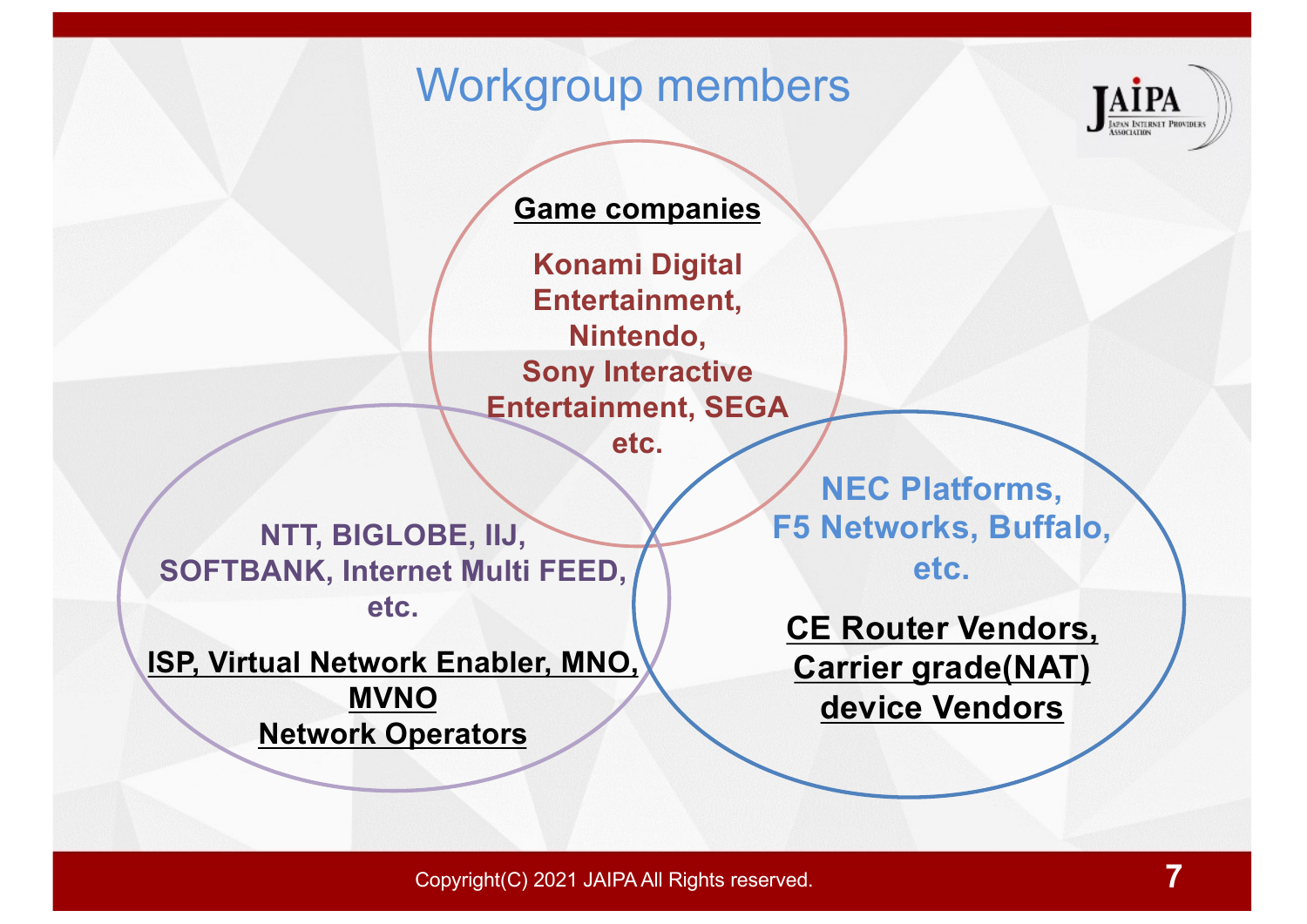### Workgroup steering members



#### **<<Chairs>>**

| Toshi Tateishi | JAIPA Vice Chairman |
|----------------|---------------------|
|                |                     |

Noboru Matsumoto JAIPA Director

#### **<<Vice Chairs>>**

Kengo Niwa NTT Plala Inc.

Kiriro Mano **F5 Networks** Inc.

Masanobu Kawashima NEC Platforms, Ltd.

Motohiko Sato Konami Digital Entertainment Co., Ltd.

Shojiro Hirasawa BIGLOBE Inc.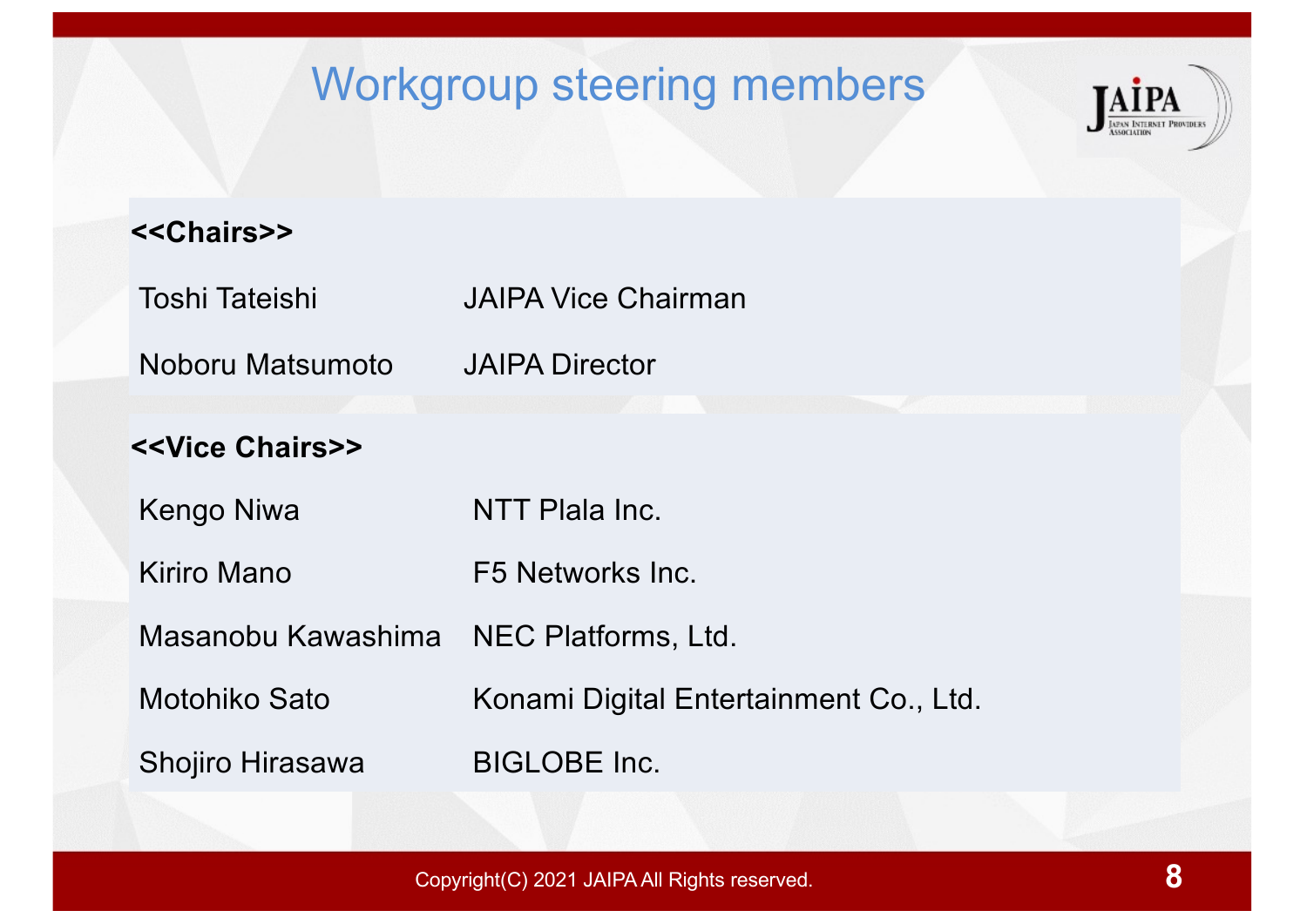# **IPv6 deployment status in Japan**



- $\checkmark$  IPv6 deployment of home access lines has progressed.(over 80%)
- $\checkmark$  IPv6 deployment of game content is not progressing.
- $\checkmark$  IPv4 address sharing is increasing.

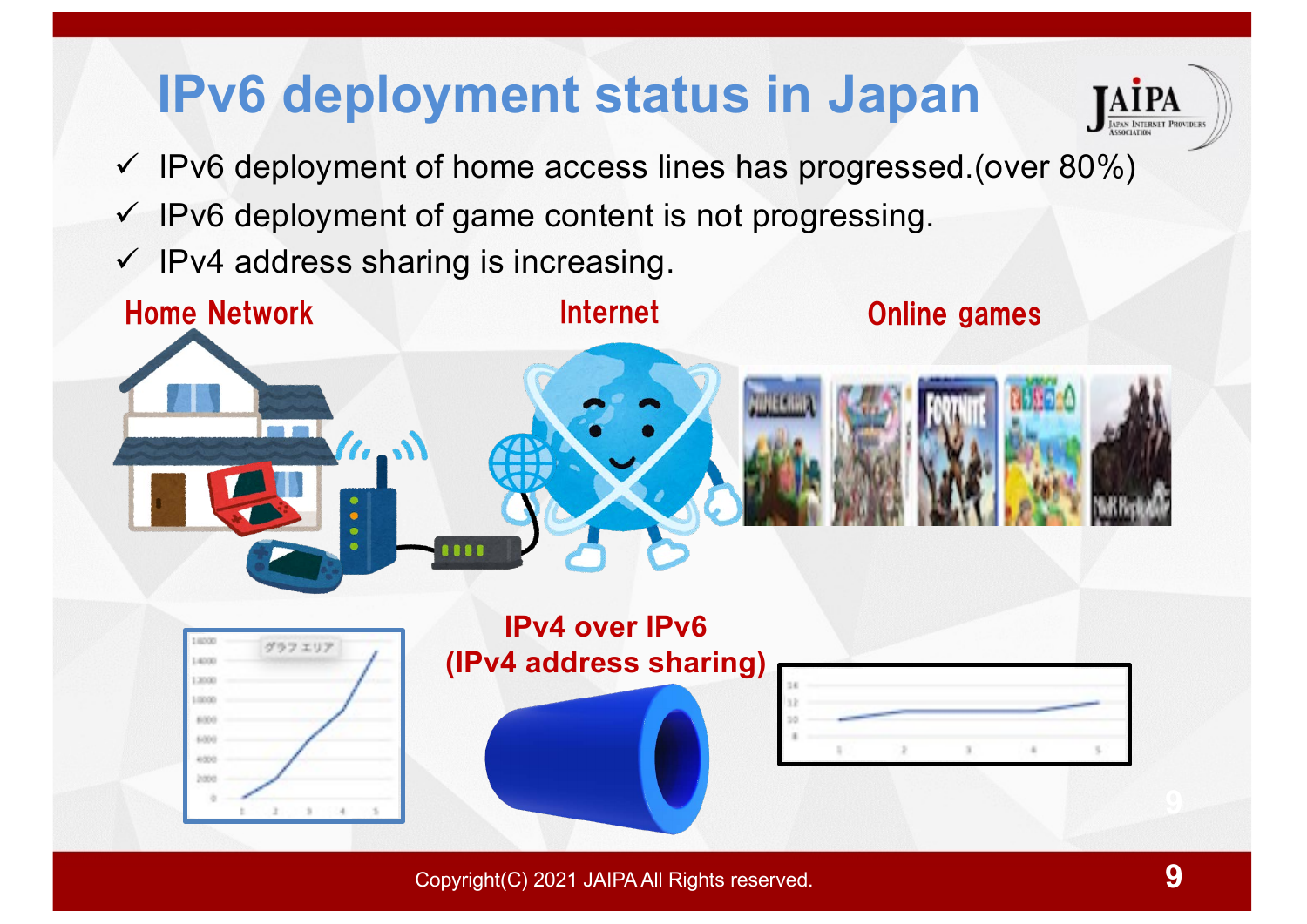# **What is happening at home ?**



- Game player cannot join in play when starting the game.
- Game player encounter the disconnection.
- The player is recognized as a malicious player due to frequent disconnections.
- Bullying and conflict occur between players.
- Players sometimes can't get a clear solution from ISP, game company, router vendor support.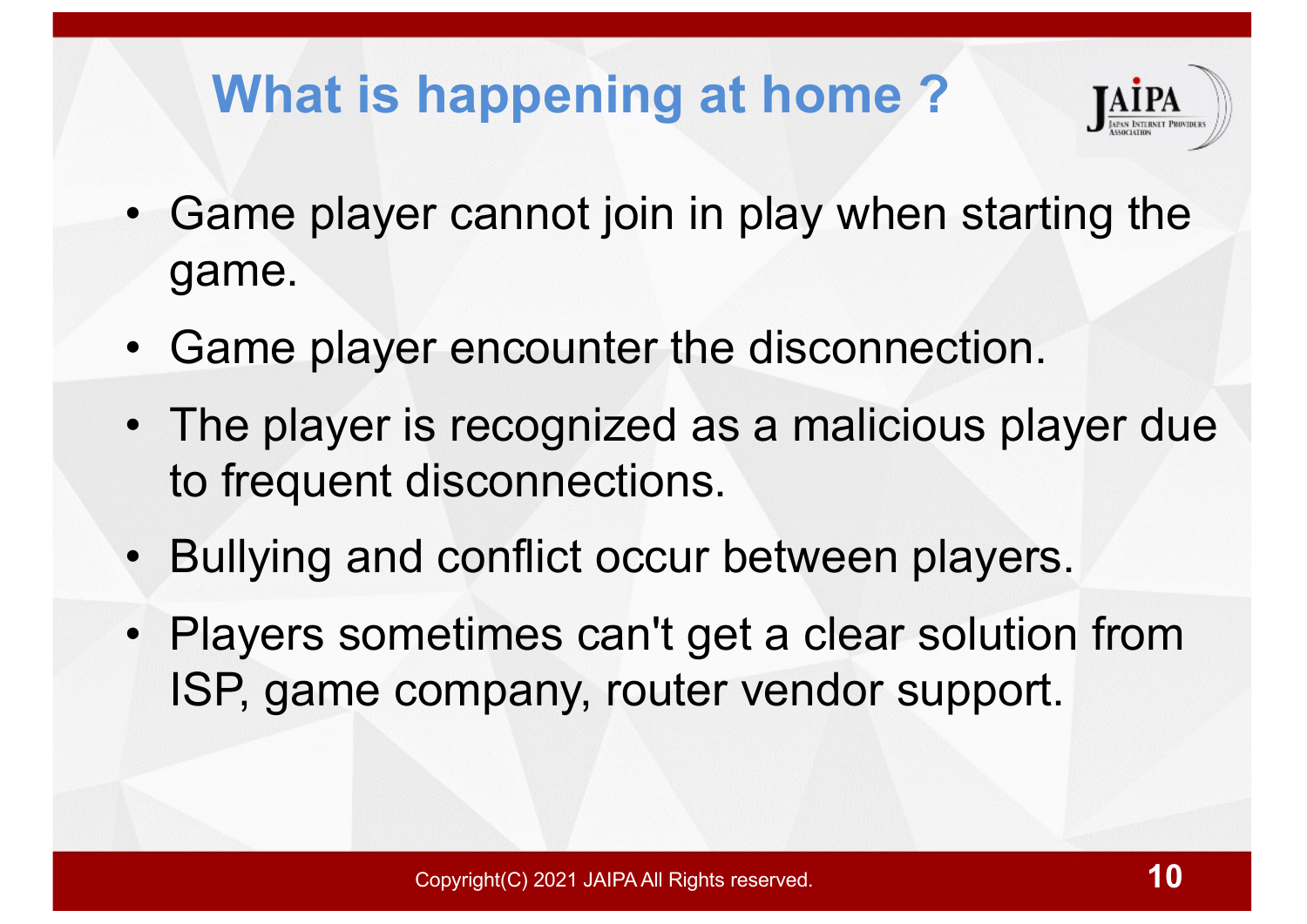# **What is happening at field ?**



- Increased cost of customer support for each companies.
	- ISP needs irregular customer support. For example, dedicated IPv4 global address, etc.
- Increasing cost of troubleshooting and software modification for CE router vendors and game companies.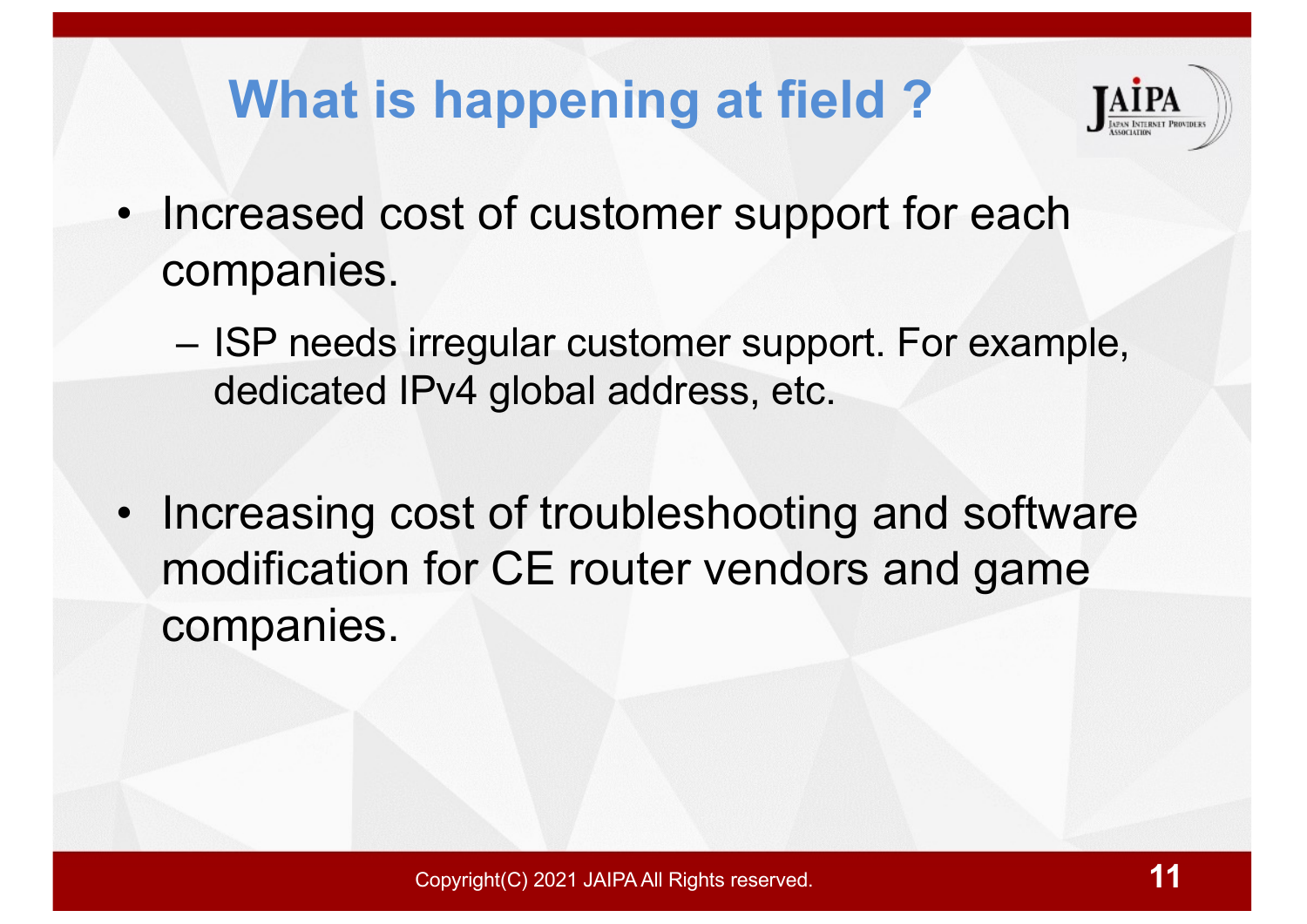# **What is happening on the stakeholders?**



### **IPv6 deployment is difficult for online game companies.**

- **It's just a cost for online game company.**
- **Online game behavior become more complicated. (asset download, authentication, player matching system, relay server, P2P fallback system.)**
- **Need for huge cost and engineer resources for verification of various environment network.**
- **Need to keep both technologies IPv4 and IPv6.**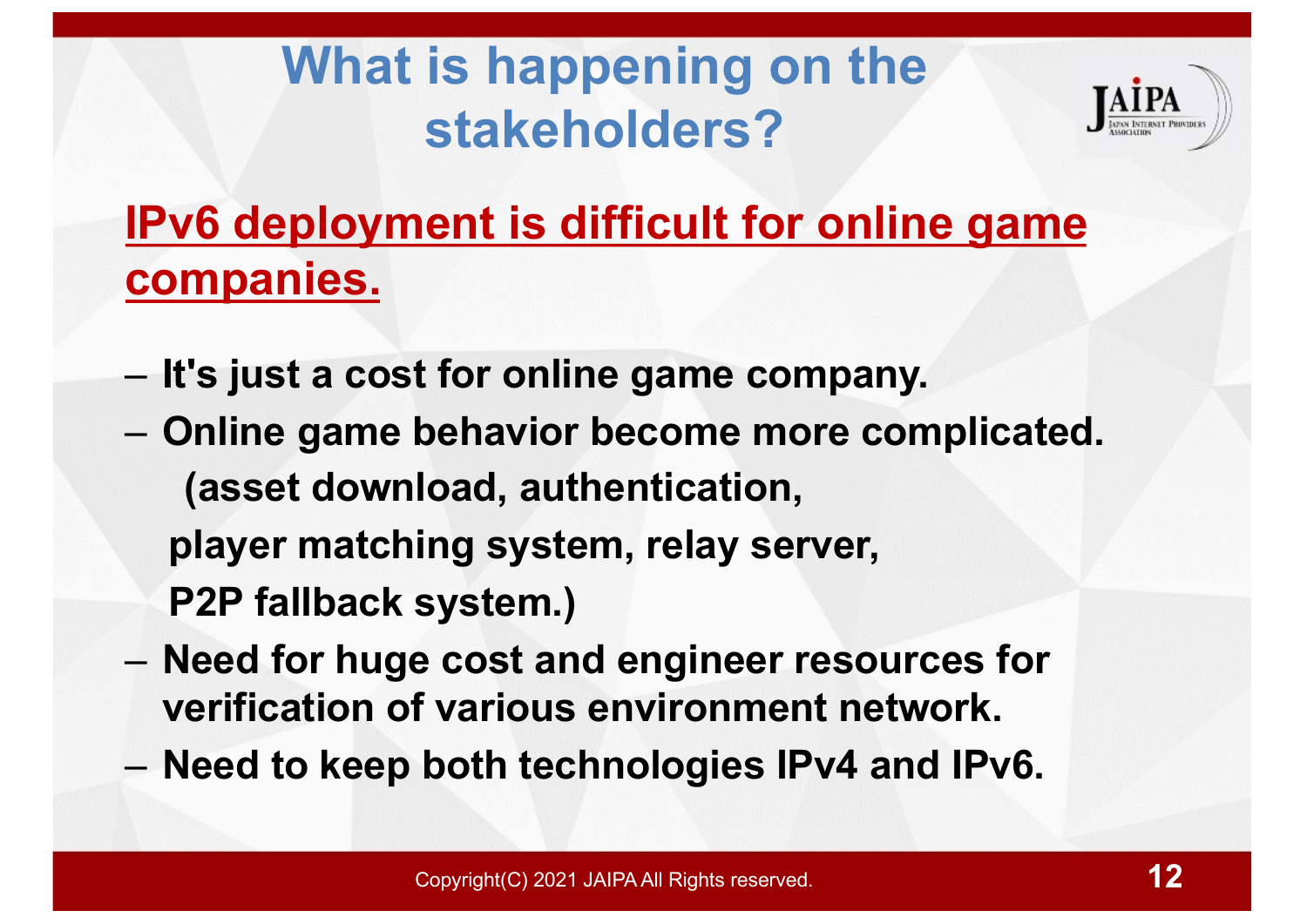

# **The most important cause is "Increased IPv4 Address Sharing".** Why is it happening?

Copyright(C) 2021 JAIPA All Rights reserved.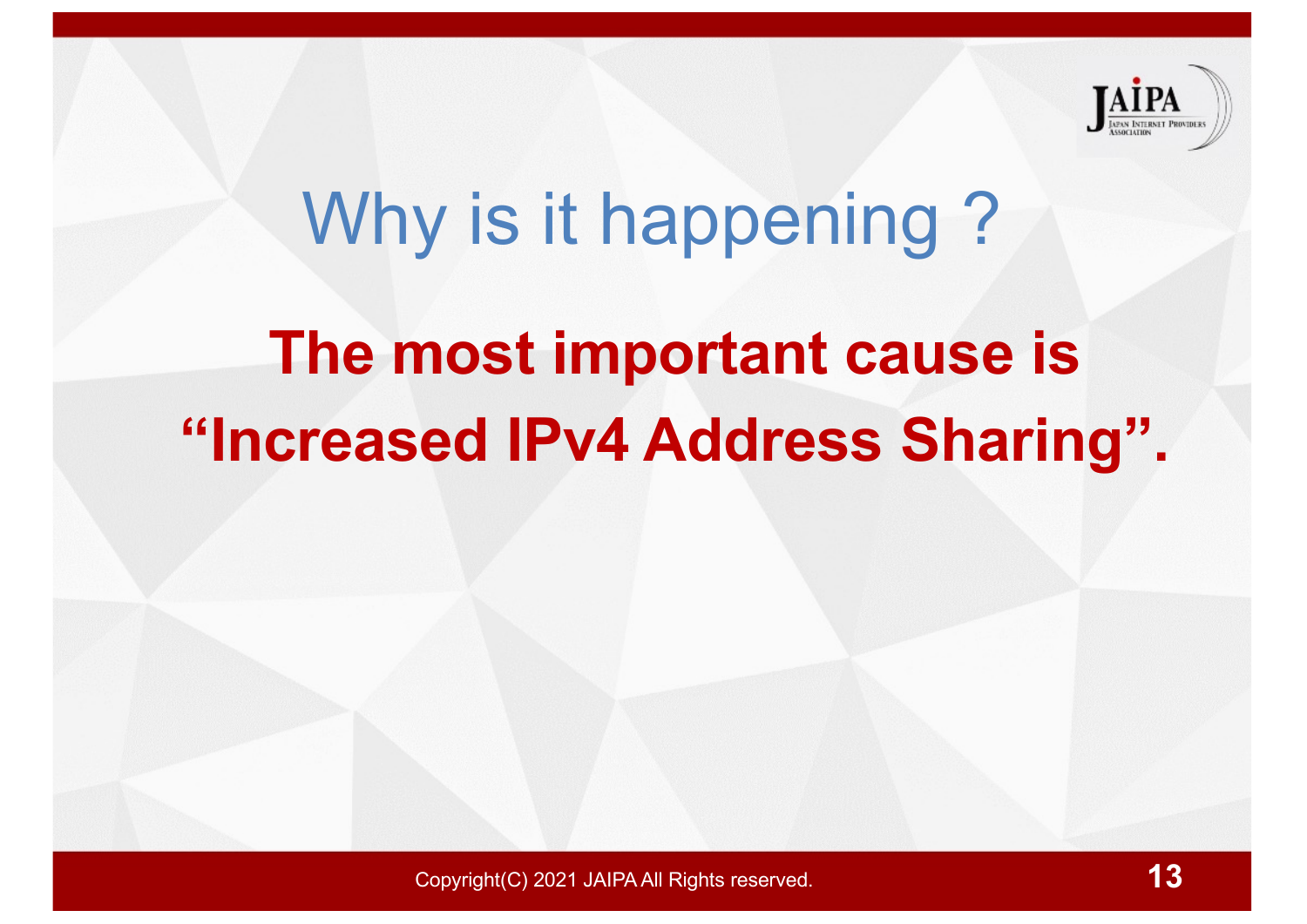## **Our discussions**



- Connectivity issues due to NAT traversal in online games.
- Disconnection happens due to running out of port numbers by IPv4 address sharing.
- NAT session timers unmatch between game clients and CE outers.
- $\blacklozenge$  The problem is not a single problem, but a complex combination of various causes.

◆ As a result of discussions, We found out the most **important cause is"Increased IPv4 Address Sharing".**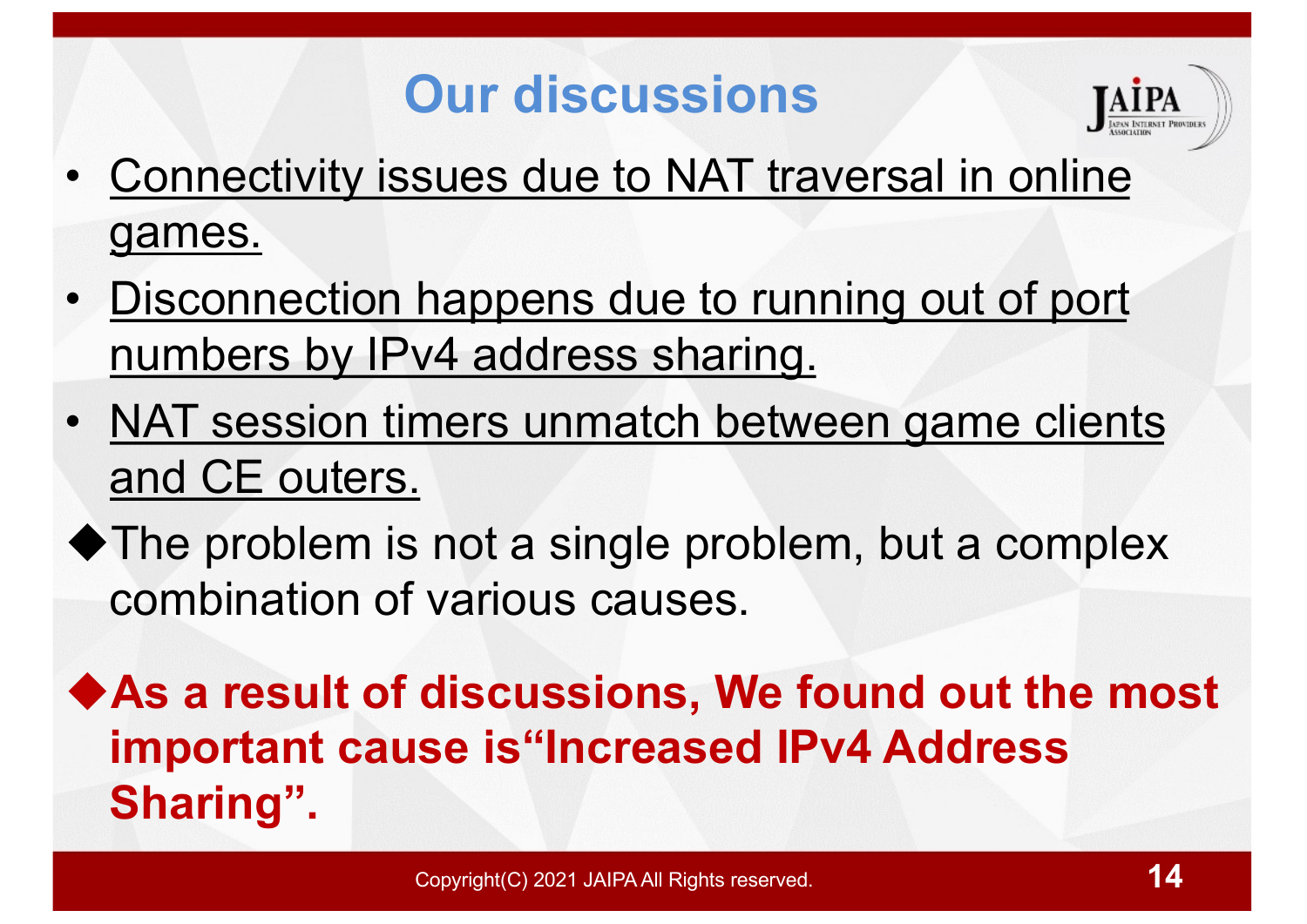# **What to do in the future ?**

### **Our goal**



### l**Short-term**

What can we do right away (soon).

- $\checkmark$  In order to avoid any confusion, need to standardize common term for customer supports.
- $\checkmark$  Information sharing across industries.

### l**Long-term**

Move forward the IPv6 deployment. We will continue to work, across industries with a common goal of IPv6 deployment.

### **Don't forget the customer experience!**